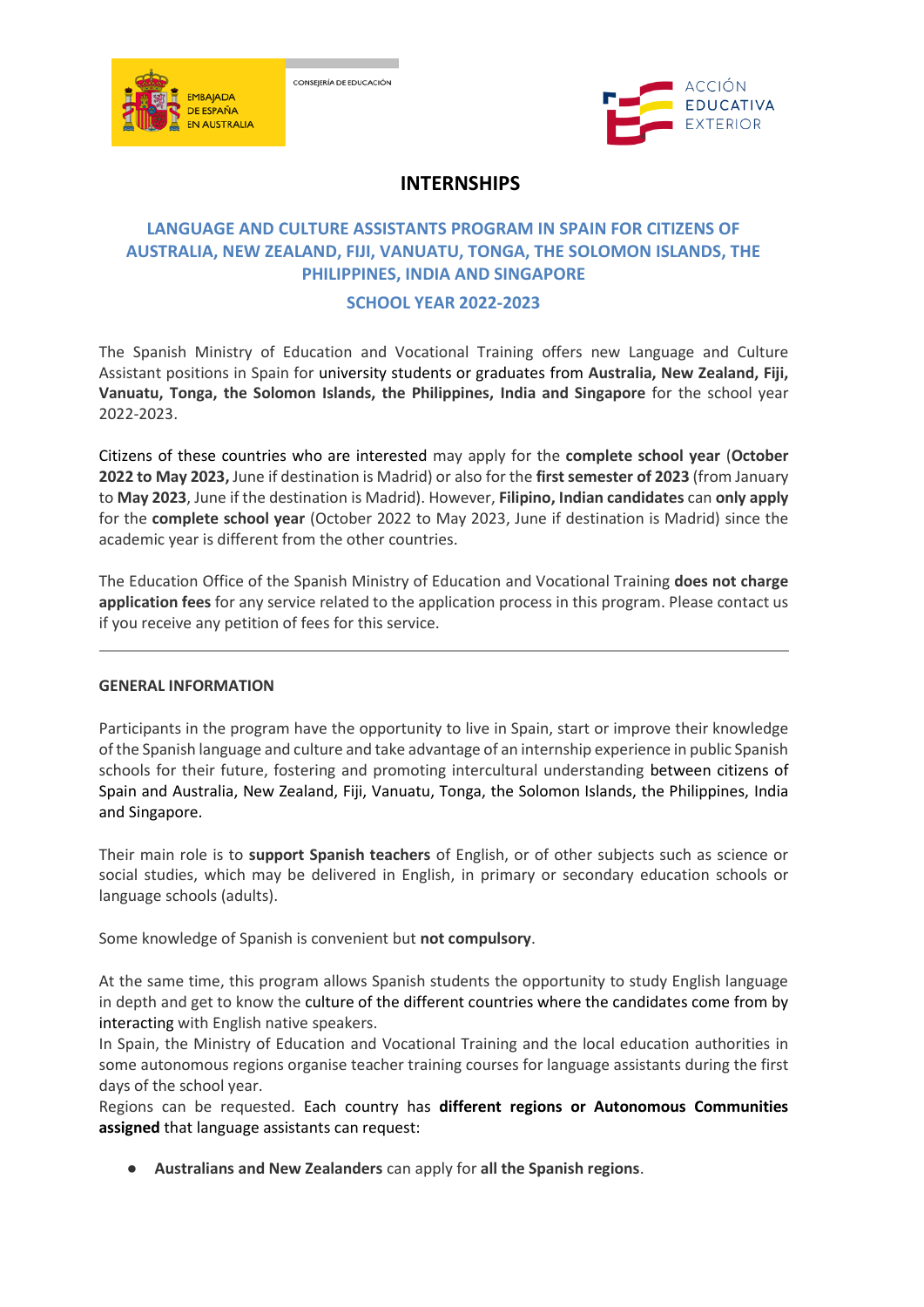

CONSEJERÍA DE EDUCACIÓN



● **Candidates from Fiji, Vanuatu, Tonga and the Solomon Islands** as well as candidates from **Singapore** can apply for the following regions:

Aragón, Andalucía, Asturias, Canarias, Cantabria, Castilla-La Mancha, Castilla y León, Comunidad Valenciana, Extremadura, Galicia, Islas Baleares, La Rioja, Madrid, Murcia y País Vasco.

They cannot apply for: Navarra, Cataluña, Ceuta and Melilla.

**Indians can apply for:** 

Aragón, Andalucía, Asturias, Canarias, Cantabria, Castilla-La Mancha, Castilla y León, Comunidad Valenciana, Extremadura, Galicia, Islas Baleares, Madrid, Murcia, La Rioja and País Vasco.

Indians cannot apply for: Navarra, Cataluña, Ceuta y Melilla.

**Filipinos** can apply for:

Aragón, Andalucía, Asturias, Canarias, Castilla-La Mancha, Castilla y León, Comunidad Valenciana, Extremadura, Galicia, Islas Baleares, La Rioja, Madrid, Murcia, País Vasco, Ceuta y Melilla.

Filipinos cannot apply for: Navarra and Cataluña.

#### **I. REQUIREMENTS**

- be a citizen of Australia, New Zealand, Fiji, Vanuatu, Tonga, the Solomon Islands, the Philippines, India or Singapore.
- be a native-level speaker of English.
- have a completed university degree or be a last (or second-to -last) year student of a Bachelor's degree.
- be of sound mental and physical health and must have no limitations that would impair your ability to teach.
- have a clear police record.
- Up to 60 years old.

**INTERVIEW:** An interview with the Education Advisor may be required for some candidates. Depending on where you live, the interview can take place by phone, Skype or in person. Every Filipino, Indian and Singaporean candidate must compulsorily go through an interview.

#### **II. TEACHING ASSISTANTS' DUTIES AND RESPONSIBILITIES IN SPAIN**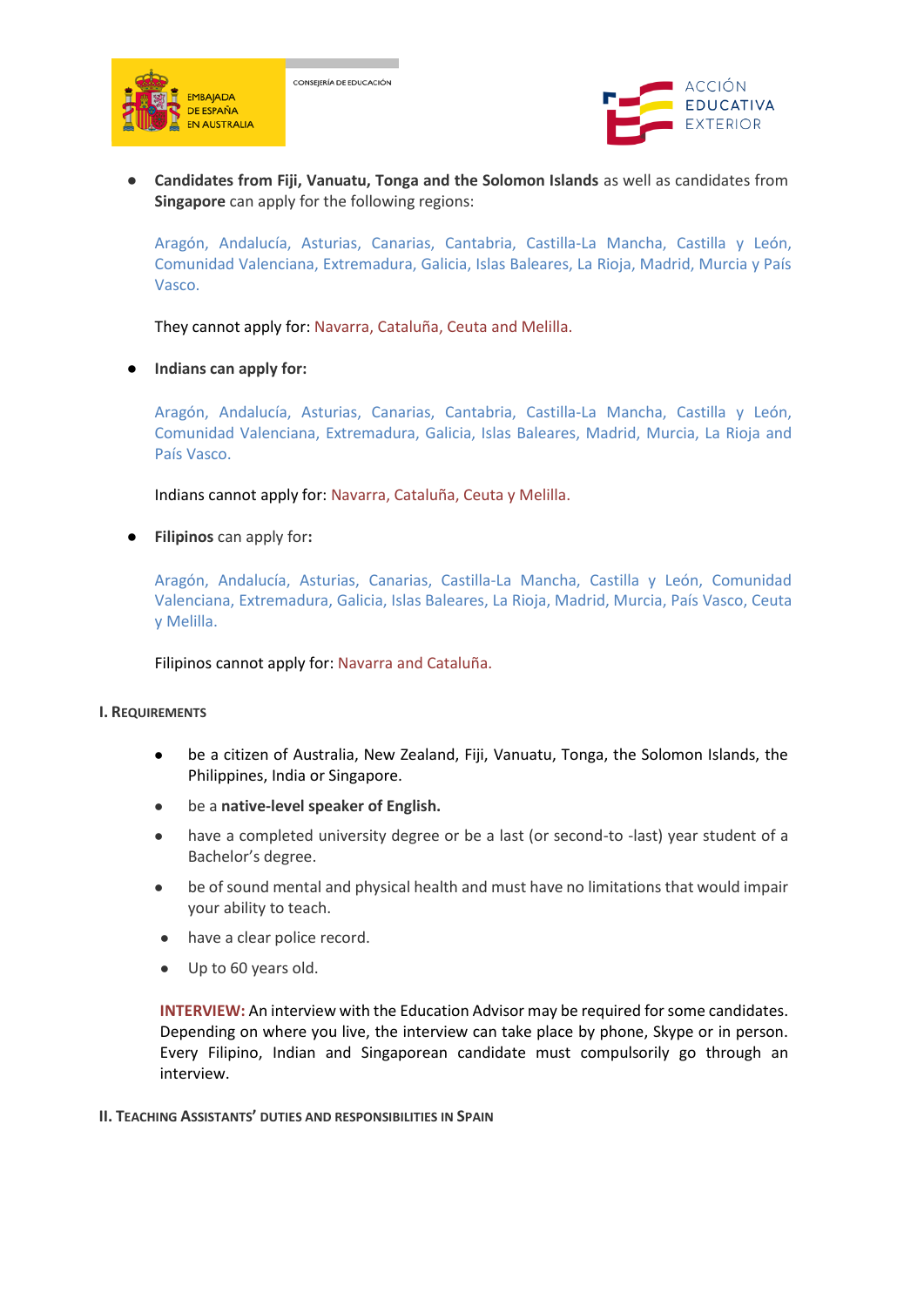





- The candidates selected will complete their duties as language and culture assistants, supporting the teaching in English under the supervision and guidance of a classroom teacher at public schools.
- Their work will involve preparing and developing oral comprehension and speaking activities that focus on language and culture. Their activity could also involve to support Spanish teachers of other subjects delivered in English.
- Assistants are not responsible for discipline, evaluation or meeting up with parents.
- The weekly requirement of the assistants is **4 days a week**, **between 12 and 16 hours a week,** all of which are spent assisting the classroom teacher. In some cases the language assistant could be working in more than one school. The monthly stipend will vary depending on the number of hours:
	- Madrid: 16 hours/week, 1.000€/month
	- Comunidad Valenciana: 12 hours/week, 700€/month or 16 hours/week, 1.000€/month
	- Galicia and Extremadura: 12 hours/week, 700€/month or 16 hours/week, 935€/month
	- Canarias: 12 hours/week, 700€/month or 14 hours/week, 820€/month
	- Murcia and Baleares: 12 hours/week, 700€/month or 15 hours/week, 875€/month
	- Castilla y León: 12-16h/week, From 700€/month.
	- Rest of regions: 12 hours/week, 700€/month
- The language assistant and the classroom teacher (or the institution's head teacher or Principal) may agree upon other tasks such as attending meetings, giving talks and participating in extracurricular activities, such as field trips, school exchanges, school plays, concerts or sports carnivals.
- The different local education authorities from each region will allocate each assistant in a **primary school, secondary college or public language school** (students over 14 years of age). Over 50% of placements are in primary schools, including sometimes nursery education. About 60% of assistants are placed in bilingual primary or secondary schools.

#### **III. SPECIFIC CONDITIONS OF THE GRANT**

- $\bullet$  A minimum monthly allowance of approximately 700 €, tax-free
- Health insurance.
- Initial training course at the beginning of the school year.
- Official certification issued by Spanish educational authorities.
- Paid school holidays: Christmas and Easter.
- Lodging, transportation from and to the country of origin and meals are at the applicant's own expense.

#### **IV. PROCEDURE TO APPLY**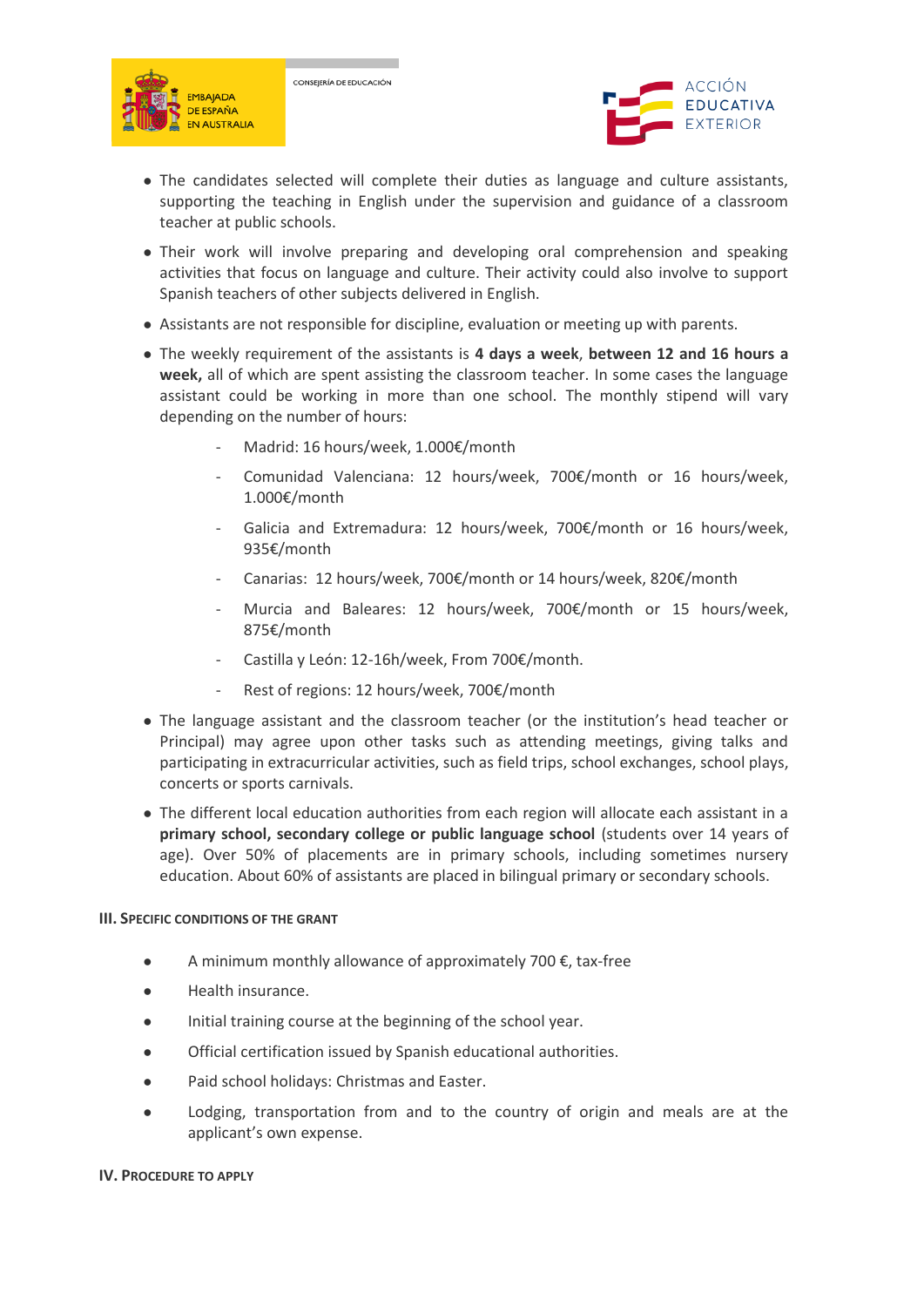

CONSEJERÍA DE EDUCACIÓN



Applications must be submitted online through PROFEX (**[www.educacion.gob.es/profex](http://www.educacion.gob.es/profex)**). Please note for some nationalities, such as Filipinos, an interview with their Education Advisor is compulsory before sending their application through Profex.

Please read the PROFEX manual before registering. You can find the Profex manual at:

# **Australia:**

[https://www.educacionyfp.gob.es/australia/en\\_AU/convocatorias/auxiliares-en](https://www.educacionyfp.gob.es/australia/en_AU/convocatorias/auxiliares-en-espana/auxiliares-de-conversacion-australianos.html)[espana/auxiliares-de-conversacion-australianos.html](https://www.educacionyfp.gob.es/australia/en_AU/convocatorias/auxiliares-en-espana/auxiliares-de-conversacion-australianos.html)

# **New Zealand:**

[http://www.educacionyfp.gob.es/nuevazelanda/en\\_NZ/convocatorias](http://www.educacionyfp.gob.es/nuevazelanda/en_NZ/convocatorias-programas/auxiliares-en-espana/auxiliares-de-conversacion-neozelandeses.html)[programas/auxiliares-en-espana/auxiliares-de-conversacion-neozelandeses.html](http://www.educacionyfp.gob.es/nuevazelanda/en_NZ/convocatorias-programas/auxiliares-en-espana/auxiliares-de-conversacion-neozelandeses.html)

# **The Philippines:**

[http://www.educacionyfp.gob.es/filipinas/en\\_PH/convocatorias-programas/auxiliares-en](http://www.educacionyfp.gob.es/filipinas/en_PH/convocatorias-programas/auxiliares-en-espana.html)[espana.html](http://www.educacionyfp.gob.es/filipinas/en_PH/convocatorias-programas/auxiliares-en-espana.html)

# **Singapore:**

[https://www.educacionyfp.gob.es/australia/en\\_AU/convocatorias/auxiliares-en](https://www.educacionyfp.gob.es/australia/en_AU/convocatorias/auxiliares-en-espana/auxiliares-de-conversacion-singapurenses.html)[espana/auxiliares-de-conversacion-singapurenses.html](https://www.educacionyfp.gob.es/australia/en_AU/convocatorias/auxiliares-en-espana/auxiliares-de-conversacion-singapurenses.html)

# **India:**

[https://www.educacionyfp.gob.es/india/en/convocatorias-programas/auxiliares-en](https://www.educacionyfp.gob.es/india/en/convocatorias-programas/auxiliares-en-espana0.html)[espana0.html](https://www.educacionyfp.gob.es/india/en/convocatorias-programas/auxiliares-en-espana0.html)

Candidates must register on the PROFEX system. Please watch the following videos:

- [Learn more about the program Profex](https://www.youtube.com/watch?v=pUeYKmUd-b8&feature=youtu.be)
- [How to complete an application](https://www.youtube.com/watch?v=oUQ8wXQpj28&feature=youtu.be)

Then complete the required areas and fields.

The **following documents** must be scanned and uploaded on PROFEX:

⦿ A passport size photo

⦿ One copy of a valid passport (minimum validity **September 2023**) showing the photograph page. It is very important to have a valid passport in order to register for the program since you will need your **passport number** to set your username **(***usuario***)** and log onto the PROFEX system in the future. Also, a valid passport number is required because it will appear on the **acceptance letter** from the school that you have to submit in order to apply for the visa. Therefore, your **current passport number** must coincide with the **passport number on the letter**.

- ⦿ Original degree certificate(s), diplomas(s) or official academic record.
- ⦿ Motivation letter/cover letter: 300-word essay or statement of purpose, signed and dated, with a general greeting, **in English or Spanish**, explaining the reasons why the applicant wants to participate in the program, their expectations about it and what the applicant can offer to the program.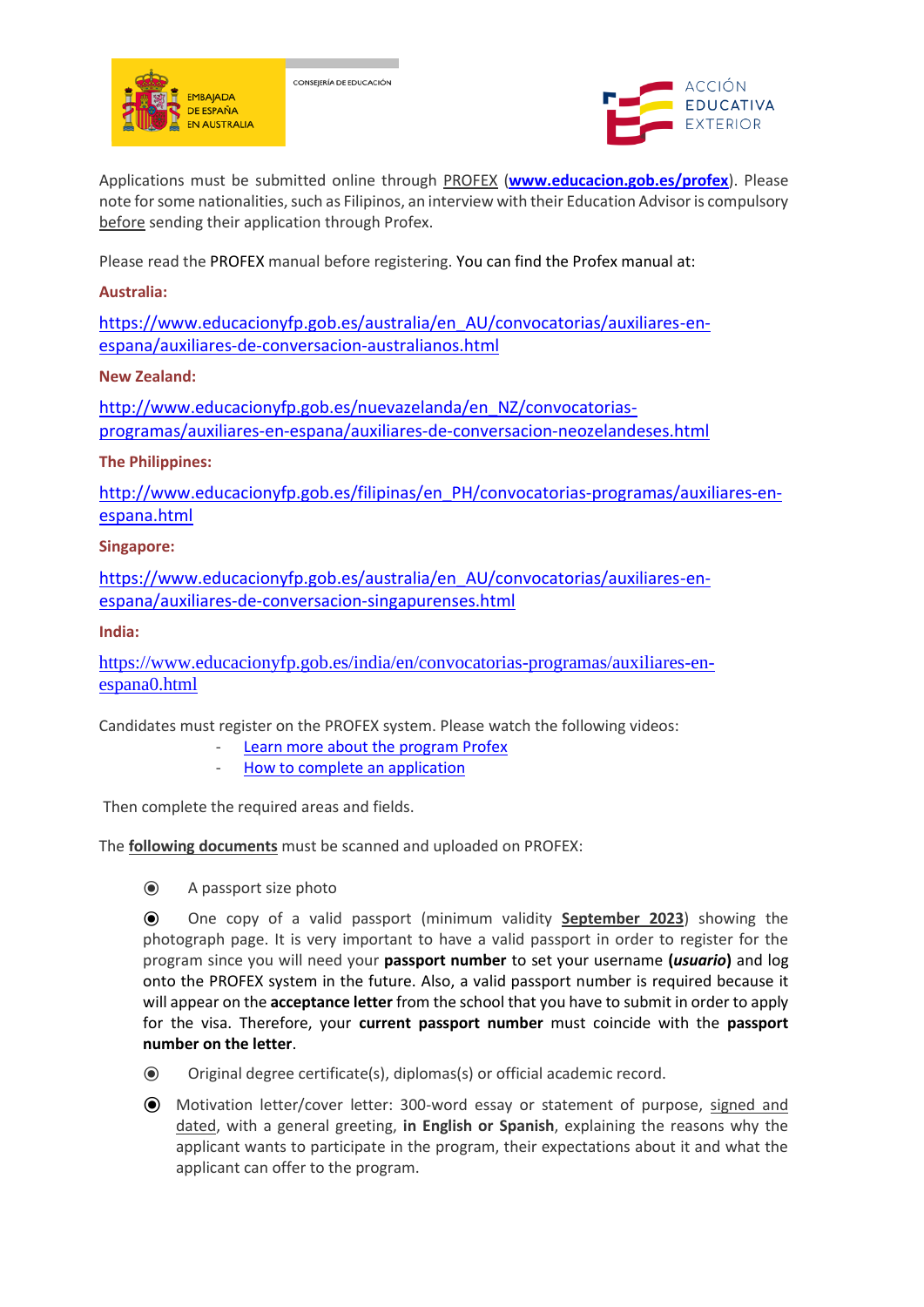



⦿ A letter of recommendation or reference letter, written in Spanish or English, from a teacher or employer, with letterhead, signed and dated, a general greeting and containing the contact details of the person who writes it (see "Letter of recommendation guidelines" at the end of this document).

**IMPORTANT:** Once you submit your application through Profex, you will get a pdf file, which you will need to save as proof of your application. In addition, you will need to **print it out, sign and date it**, **scan it and email it** to your corresponding Education Advisor:

### **AUSTRALIA, VANUATU and the SOLOMON ISLANDS:**

- NSW, QLD, ACT and NT[: asesoriacanberra.au@educacion.gob.es](mailto:asesoriacanberra.au@educacion.gob.es)
- Vanuatu and the Solomon Islands: [asesoriacanberra.au@educacion.gob.es](mailto:asesoriacanberra.au@educacion.gob.es)
- SA, WA, VIC and TAS: [asesoriamelbourne.au@educacion.gob.es](mailto:asesoriamelbourne.au@educacion.gob.es)

### **NEW ZEALAND, FIJI, TONGA and citizens of VANUATU and the SOLOMON ISLANDS residing in**

**FIJI:** [asesoria.nz@educacion.gob.es](mailto:asesoria.nz@educacion.gob.es)

**THE PHILIPPINES:** [asesoria.filipinas@educacion.gob.es](mailto:asesoria.filipinas@educacion.gob.es)

**SINGAPORE:** [asesoria.singapur@educacion.gob.es](mailto:asesoria.singapur@educacion.gob.es)

**INDIA:** [asesoria.india@educacion.gob.es](mailto:asesoria.india@educacion.gob.es)

**Once in Spain,** all language assistants are required to provide their schools with:

**AUSTRALIA:** a "Working with children" card (NSW, VIC, SA, WA), "Working with Vulnerable People" card (ACT), Blue card (QLD), Working with Vulnerable People Registration (TAS)*,* valid for the period of the Program issued in 2022. In Queensland some candidates have problems to obtain the Blue card; those candidates can submit their **criminal record** instead. **You do not need this document to submit your application.**

**NEW ZEALAND, FIJI, TONGA, VANUATU and the SOLOMON ISLANDS:** Police record or Police clearance.

**THE PHILIPPINES:** NBI clearance or criminal record.

**SINGAPORE:** Criminal record of the past five years.

The Spanish Education Office in Australia will be responsible for the selection process. Positions will be allocated by the Spanish regional authorities.

Every applicant that obtains a position will be **notified individually through e-mail** with the assignment of the specific region in Spain in the weeks following the end of the application period. Candidates must accept or decline this offer of a regional placement **within three days of receiving the email from PROFEX**.

The Spanish regional education authorities will send **a letter of appointment with the town and name of the school** (you will need this letter to apply for your visa) where the candidate has been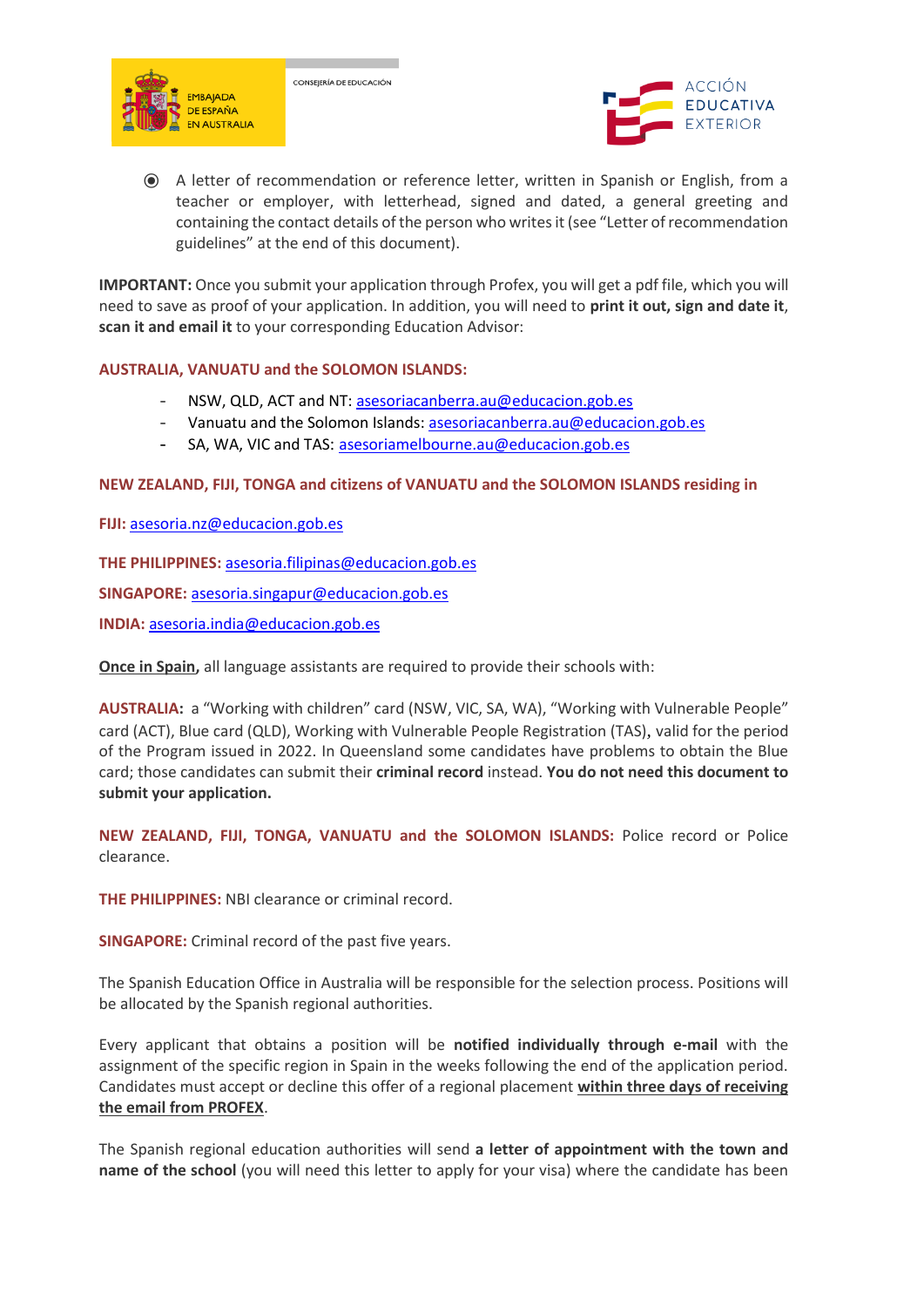

CONSEJERÍA DE EDUCACIÓN



assigned. Each region sends the letter of appointment for their corresponding assistants who will be asked to provide the regional Departments of Education with a written acceptance or renunciation of the assignment.

### **Instructions will be provided to apply for a visa.**

#### **V. JANUARY-MAY/JUNE PERIOD 2023**

Every year there may be a few positions available for the January-May/June period (June if the destination is Madrid) for candidates from countries of the Southern Hemisphere due to the different academic year. **Filipino, Indian and Singaporean candidates cannot apply for January-May/June period.** 

If you are interested in this intake, you **must apply in the general application period** (usually from January to April) and **state that you are applying for the January intake in your cover/motivation letter.** 

### **VI. APPLICATION DATES**

**February 1, 2022–April 7, 2022**.

### **MORE INFORMATION**

For more detailed information on the program and testimonials, please go to these websites:

#### **AUSTRALIA:**

[https://www.educacionyfp.gob.es/australia/convocatorias/auxiliares-en-espana/auxiliares](https://www.educacionyfp.gob.es/australia/convocatorias/auxiliares-en-espana/auxiliares-de-conversacion-australianos.html)[de-conversacion-australianos.html](https://www.educacionyfp.gob.es/australia/convocatorias/auxiliares-en-espana/auxiliares-de-conversacion-australianos.html)

### **NEW ZEALAND:**

[http://www.educacionyfp.gob.es/nuevazelanda/convocatorias-programas/auxiliares-en](http://www.educacionyfp.gob.es/nuevazelanda/convocatorias-programas/auxiliares-en-espana/auxiliares-de-conversacion-neozelandeses.html)[espana/auxiliares-de-conversacion-neozelandeses.html](http://www.educacionyfp.gob.es/nuevazelanda/convocatorias-programas/auxiliares-en-espana/auxiliares-de-conversacion-neozelandeses.html)

### **THE PHILIPPINES:**

[http://www.educacionyfp.gob.es/filipinas/convocatorias-programas/auxiliares-en](http://www.educacionyfp.gob.es/filipinas/convocatorias-programas/auxiliares-en-espana.html)[espana.html](http://www.educacionyfp.gob.es/filipinas/convocatorias-programas/auxiliares-en-espana.html)

#### **SINGAPORE:**

[https://www.educacionyfp.gob.es/australia/convocatorias/auxiliares-en-espana/auxiliares](https://www.educacionyfp.gob.es/australia/convocatorias/auxiliares-en-espana/auxiliares-de-conversacion-singapurenses.html)[de-conversacion-singapurenses.html](https://www.educacionyfp.gob.es/australia/convocatorias/auxiliares-en-espana/auxiliares-de-conversacion-singapurenses.html)

#### **INDIA:**

[https://www.educacionyfp.gob.es/india/en/convocatorias-programas/auxiliares-en](https://www.educacionyfp.gob.es/india/en/convocatorias-programas/auxiliares-en-espana0.html)[espana0.html](https://www.educacionyfp.gob.es/india/en/convocatorias-programas/auxiliares-en-espana0.html)

or send an email to:

# **AUSTRALIA, VANUATU and the SOLOMON ISLANDS:**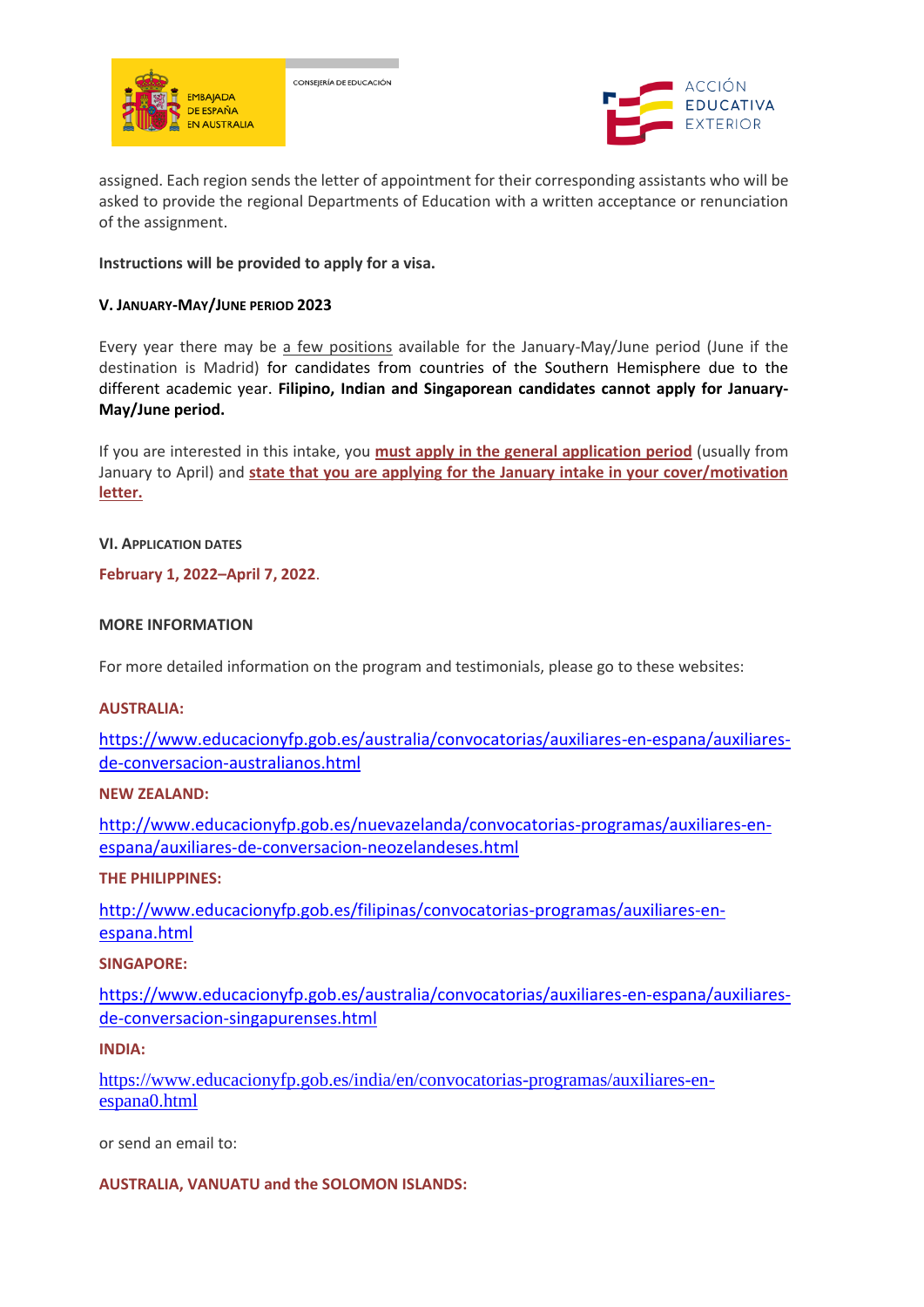



- NSW, QLD, ACT and NT[: asesoriacanberra.au@educacion.gob.es](mailto:asesoriacanberra.au@educacion.gob.es)

CONSEJERÍA DE EDUCACIÓN

- Vanuatu and the Solomon Islands: [asesoriacanberra.au@educacion.gob.es](mailto:asesoriacanberra.au@educacion.gob.es)
- SA, WA, VIC and TAS: [asesoriamelbourne.au@educacion.gob.es](mailto:asesoriamelbourne.au@educacion.gob.es)

**NEW ZEALAND, FIJI, TONGA and citizens of VANUATU and the SOLOMON ISLANDS residing in FIJI:** [asesoria.nz@educacion.gob.es](mailto:asesoria.nz@educacion.gob.es)

**THE PHILIPPINES:** [asesoria.filipinas@educacion.gob.es](mailto:asesoria.filipinas@educacion.gob.es) **SINGAPORE:** [asesoria.singapur@educacion.gob.es](mailto:asesoria.singapur@educacion.gob.es) **INDIA:** [asesoria.india@educacion.gob.es](mailto:asesoria.india@educacion.gob.es)

### **LETTER OF RECOMMENDATION GUIDELINES**

*Please, share this document with the person who will write the letter of recommendation that will support your participation in this program.* 

To whom it may concern,

Thank you for making the time to create a letter for one of the candidates to the *Language and Culture Assistants Program* from the *Spanish Ministry of Education and Vocational Training.*

The person you are writing the letter for has applied for an internship within the program. If the applicant is selected, he/she will be offered a position to support teaching in English in a K-12 school or a School of Languages in Spain for one academic year. Therefore, the candidate must be responsible, open to new ideas and cultures, and have good social and communicative skills. The candidate will be assisting the Spanish teacher in classes by means of oral practices and conversation techniques to improve the students' speaking performance.

In order to simplify the process for you, next you will find a list with the items that need to be present so that the letter is valid and supports the candidate's application.

The letter, which will be addressed to the *Language and Culture Assistants Program Advisors*, needs to contain the following elements and information:

-To be **on letterhead paper** from your institution.

-Your **name, title and contact information**.

-The **capacity** in which you know the applicant, and for how long.

-A short paragraph **assessing the applicant's qualifications and qualities** for his/her success in the program.

-A **final statement**, in which you reflect the **applicant's appropriateness** for this opportunity, or not.

-Your **signature** and **date**.